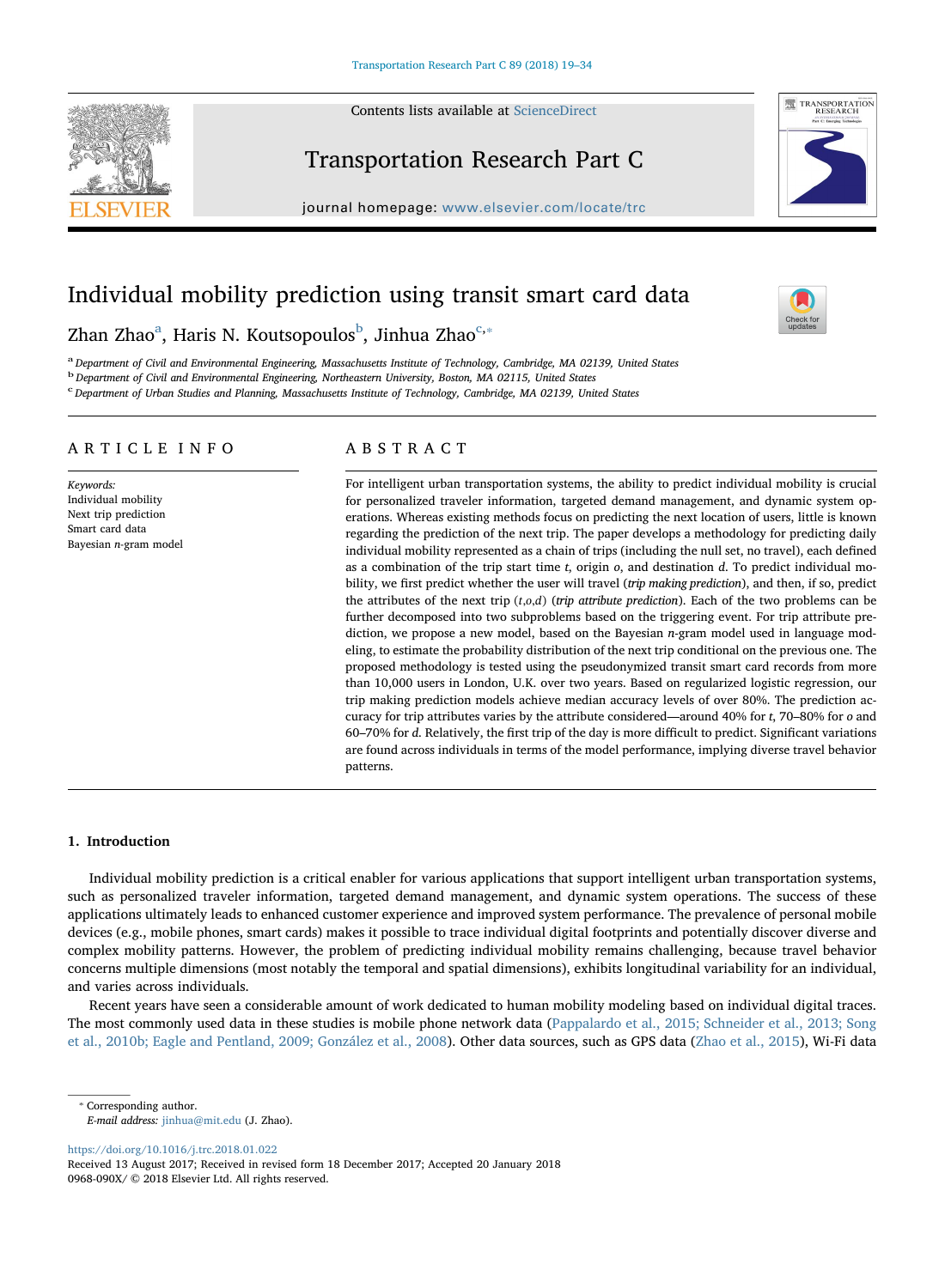(Sapiezynski et al., 2015) and social media check-in data (Colombo et al., 2012; Hasan et al., 2013), have also been adopted for mobility studies. This type of data is sensitive and needs to be handled in accordance with privacy legislation. One common trait of these data sources is that they are generated by non-transportation activities, and cannot be interpreted as travel behavior directly. For example, mobile phone network data are generated from cellular network activities including voice calls, text messages, cellular data activities and cell tower handovers. Thus, there is a critical mapping required to bridge the discrepancy between telecommunication behavior and travel behavior. This is not straightforward because the two aspects of behavior are driven by correlated but distinct personal preferences that vary across individuals (Zhao et al., 2016). In this paper, we refer to this type of data as extrinsic mobility data.

Extrinsic mobility data capture individual mobility by sampling the user's positions over time. The specific sampling process of a given data source is determined by its data-generating events. Under this data collection mechanism, individual mobility is represented as a series of time-stamped locations, and the prediction problem is framed as that of predicting an individual's next location. Next location prediction is a well studied problem, as will be discussed in Section 2, but it has some limitations in transportation applications. People generally spend most of their time staying at a location, rather than traveling between locations. Thus, over the short term, a user's location will, more often than not, stay the same. Based on the analysis of mobile phone network data, Song et al. (2010b) adopted a representation of individual mobility as a sequence of locations at hourly intervals, and reported a 93% potential predictability of the next location. However, this does not reflect the true predictability of travel behavior. In transportation, the few hours when people travel to a different location are much more important than the majority of hours when they do not. Prediction accuracy of individual locations on an hourly basis tends to be higher when people travel less frequently. For example, Hawelka et al. (2017) found that human mobility is most predictable between 02:00 and 08:00, when most people are asleep. For these reasons, we argue the next location prediction problem is not particularly helpful for transportation applications.

On the other hand, intrinsic mobility data are directly collected from urban transportation systems, such as transit smart card data (Goulet-Langlois et al., 2017; Zhong et al., 2015; Hasan et al., 2012) and bike sharing data (Purnama et al., 2015). Unlike extrinsic mobility data, intrinsic mobility data are generated by travel events with each record typically indicating the start or end of a trip. Therefore, intrinsic mobility data provide direct information about individual mobility as a series of trips. The individual mobility prediction problem in this case can be framed as that of predicting an individual's next trip. Unlike time-stamped locations, trips reflect critical travel decision moments, and thus match the actual behavior process of individual mobility. Although some knowledge of people's locations is useful for various location-based services (e.g., recommending a nearby restaurant), trips are more relevant to transportation applications. Intrinsic mobility data are usually mode-specific, and thus the trips captured by such data can be directly mapped to a certain transportation system.

Although a number of algorithms have been proposed for next location prediction, there is no existing model for next trip prediction. The objective of this paper is to define and formulate the specific problems that constitute individual mobility prediction based on intrinsic mobility data, propose a suitable methodology to solve these problems, and examine the predictability of individual mobility across different behavior dimensions using the proposed methodology. The method requires the historic sequence of individual trip records, and is agnostic to any particular mode. In this paper, the rail-based public transportation system in London, U.K. is chosen as a case study and the transit smart card data is the primary data source.

The remainder of the paper is organized as follows. A literature review of the related work on individual mobility prediction is presented in Section 2. Section 3 proposes a new methodological framework, based on Bayesian n-gram models, for individual mobility prediction using intrinsic mobility data. Section 4 demonstrates the application of the proposed methodology using pseudonymized transit smart card records of more than 10,000 users over two years. Section 5 concludes the paper with a summary of the main findings, and a discussion of future research directions and potential implications.

#### 2. Literature review

A plethora of methods have been proposed to solve the problem of next location prediction. This problem may be formulated in two ways—predicting the location that the user will visit next (Gambs et al., 2012; Mathew et al., 2012; Noulas et al., 2012), or predicting the location of the user in the next time interval (often set as an hour) (Hawelka et al., 2017; Alhasoun et al., 2017; Lu et al., 2013; Calabrese et al., 2010). The main difference is that the former treats individual mobility as a sequence of locations, whereas the latter treats it as a sequence of time intervals with associated locations. As time is a critical dimension of mobility, the latter problem formulation is more valuable for practical applications. However, it requires data with a high data sampling frequency (e.g., the frequency in which new data arrive should be no less than the frequency of the prediction).

The majority of existing methods are based on modeling sequential patterns of individual location histories. One commonly used approach is to model the location sequence of a given user as a Markov Chain (MC). Simple MC models have been shown to be able to achieve high prediction performance (Lu et al., 2013). Gambs et al. (2012) experimented with a previously proposed model called Mobility Markov Chain (MMC) with k previous visited locations. They found that the next location could be predicted with accuracy of 70–95% when  $k = 2$ , although this did not improve much when  $k > 2$ . Note that when k increases, the number of transition probabilities grows exponentially, making model estimation increasingly difficult, especially when individual-level data is sparse. As a result, individually fitted MC models are prone to overfitting, and unable to predict locations that users have never visited before. One way to address these issues is to utilize the location histories of other users, in addition to that of the user in focus, for model estimation. The Mixed Markov chain Model (MMM), proposed by Asahara et al. (2011), is an intermediate approach between individual and universal models. MMM predicts the next location by identifying the group to which a particular individual belongs and applying the MC model for that group. Similarly, Mathew et al. (2012) presented a hybrid method of clustering location histories